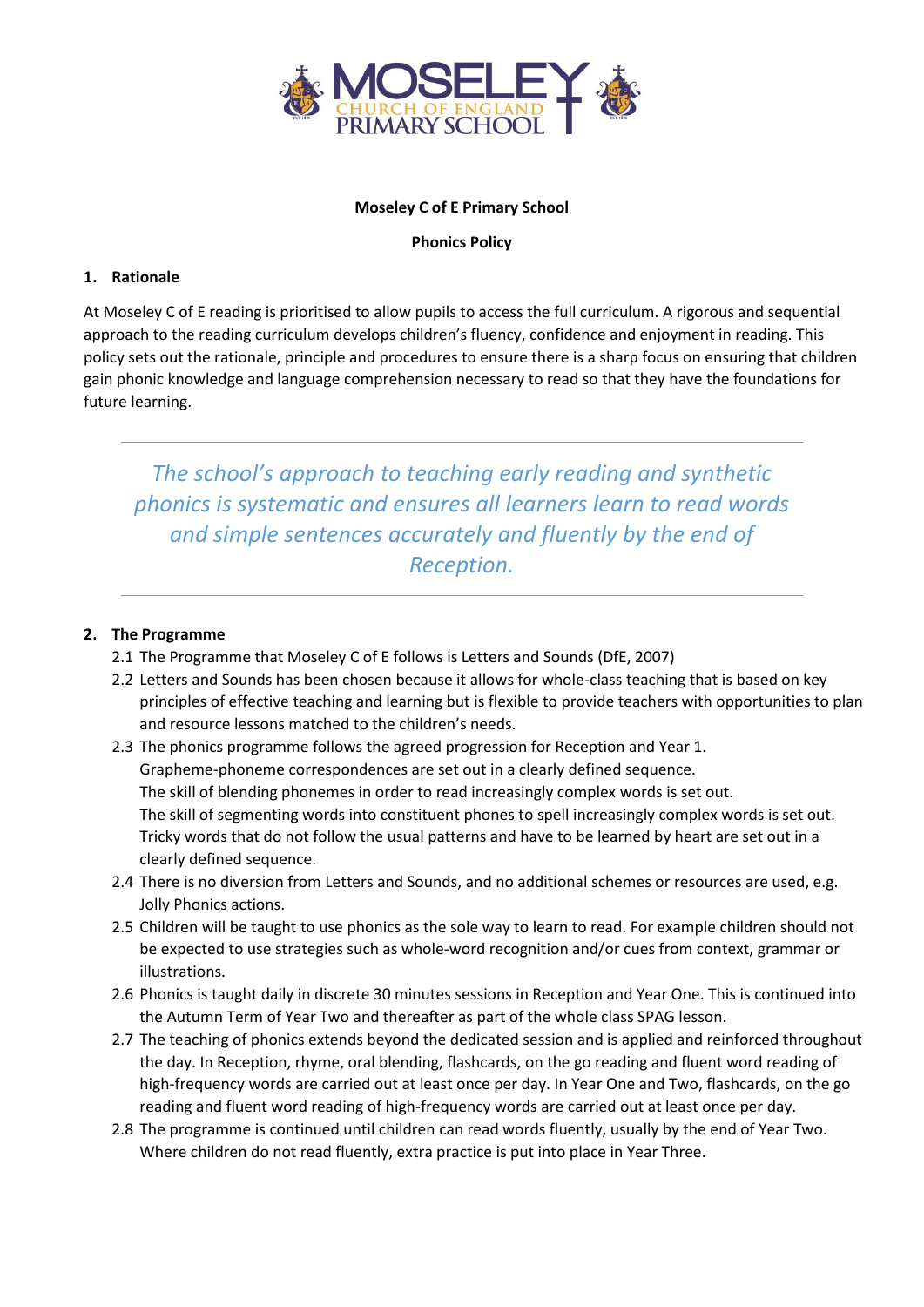

|                    | Reception                                                                                                                                                              |
|--------------------|------------------------------------------------------------------------------------------------------------------------------------------------------------------------|
| Autumn One         | Phase Two                                                                                                                                                              |
| Autumn Two         | <b>Phase Three</b>                                                                                                                                                     |
| Spring Term        | <b>Complete Phase Three</b>                                                                                                                                            |
|                    | <b>Consolidate Phase Two and Three</b>                                                                                                                                 |
| <b>Summer Term</b> | Phase Four                                                                                                                                                             |
|                    | <b>Consolidate Phase Three and Four</b>                                                                                                                                |
|                    | <b>Year One</b>                                                                                                                                                        |
| Autumn One         | Consolidate Phase Three and Four for reading and writing                                                                                                               |
| <b>Autumn Two</b>  | Phase Five Part One for reading                                                                                                                                        |
|                    | Consolidate Phase Three and Four for writing                                                                                                                           |
| Spring One         | Phase Five Part Two for reading                                                                                                                                        |
|                    | NC Spelling objectives for Y1                                                                                                                                          |
|                    | (prefixes and suffixes - no change to root)                                                                                                                            |
| <b>Spring Two</b>  | Consolidate Phase Five Parts One and Two for reading<br>Phase Five Part Three - linked to NC Spelling objectives for Y1 (correct use of k, ph, wh, -<br>nk, -tch, -ve) |
| <b>Summer Term</b> | Consolidate Phase Five Parts One and Two for reading                                                                                                                   |
|                    | Phase Five Part Three - linked to NC Spelling objectives for Y1                                                                                                        |
|                    | (vowel digraphs and trigraphs)                                                                                                                                         |
|                    | <b>Year Two</b>                                                                                                                                                        |
|                    | Consolidate Phase Five for reading and writing                                                                                                                         |
|                    | NC Spelling objectives for Y2                                                                                                                                          |

# **3. Phonetically Decodable Texts**

- 3.1 Moseley C of E uses Collins Big Cat texts as the main reading scheme.
- 3.2 Collins Big Cat texts are matched to Letters and Sounds progression from Phases 2-5.
- 3.3 Each book that is given to a child to read should be fully decodable at the child's current level.
- 3.4 The phonic progression the books is cumulative so children can practise GPCs they have previously learnt.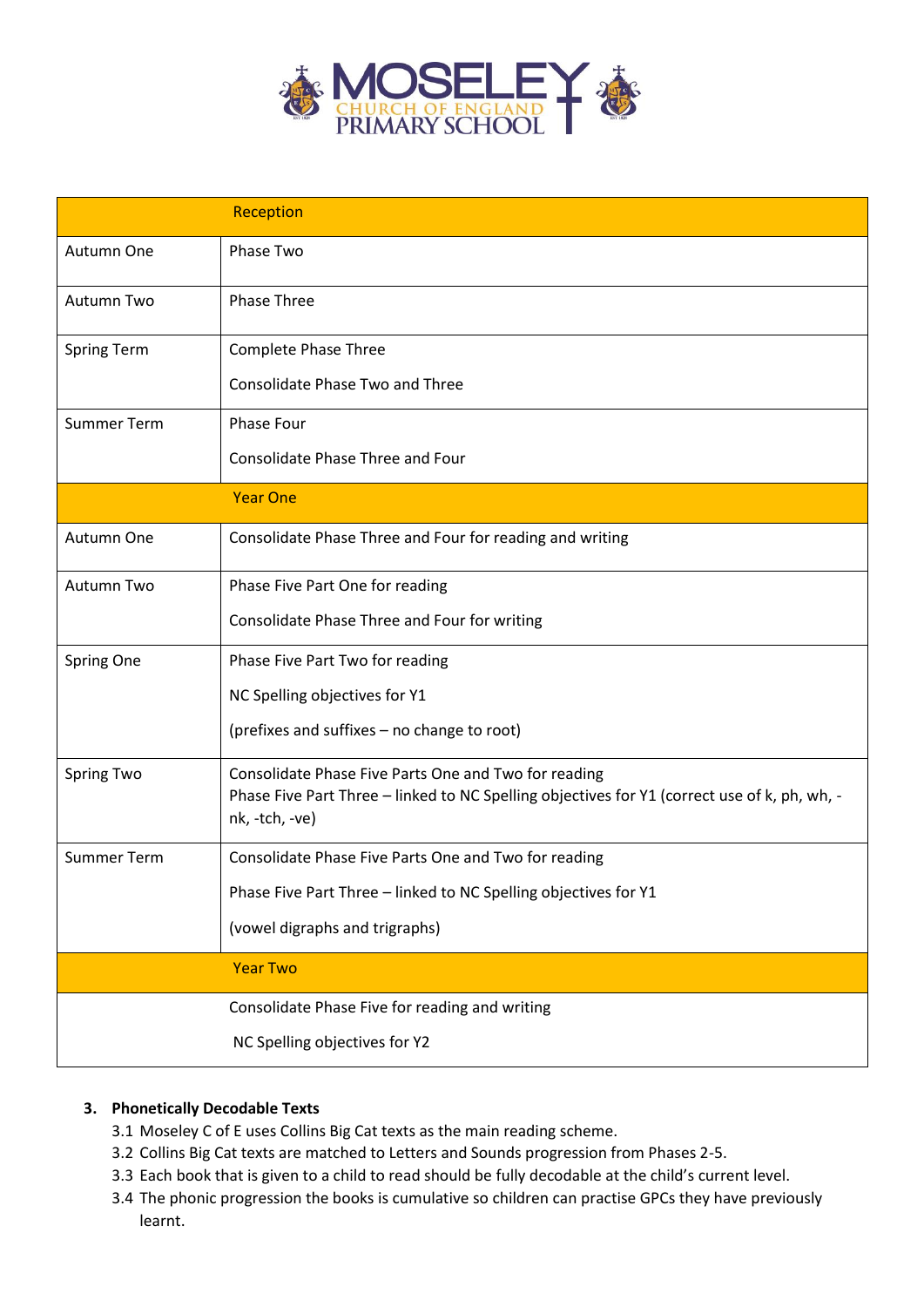

3.5 The books contain 'tricky words' in line with the progression in the Letters and Sounds sequence.

### **4. Effective Provision for All Abilities**

- 4.1 Phonics is taught through whole class provision.
- 4.2 Additional adults are deployed to support children within the whole class teaching session.
- 4.3 Progress of all children is continually assessed.
- 4.4 Children who are in danger of falling behind, or who are working below expected levels (lowest 20%) are swiftly identified and additional support is provided to enable them to catch-up and maintain progress.
- 4.5 Expectations for all children are high regardless of background.
- 4.6 Children are praised and encouraged.
- 4.7 Small steps are built in and celebrated.
- 4.8 Phonics planning and teaching ensures that all children are enabled to be successful in each lesson.

# *A 'can-do' attitude permeates everything with full expectation that all children attain or exceed expected standards.*

## **5. Lesson Structure**

- 5.1 All phonics lessons follow the structure set out in Letters and Sounds and should have a clear learning objective.
- 5.2 The sequence within the lesson changes depending on whether there is reading or writing focus.
- 5.3 Phonics lessons should be calm, positive, focussed and with minimal instructions. Silent praise, e.g. thumbs up, smile or nod, can be used to allow the group to remain focussed.
- 5.4 We follow the teaching sequence as detailed in Letters and Sounds: Revisit and Review – Teach – Practise – Apply

|                     | <b>Reading Focus</b>                                                       | <b>Writing Focus</b>             |  |
|---------------------|----------------------------------------------------------------------------|----------------------------------|--|
| Learning Objective  | This may be a new learning, e.g. 'learn the GPC', or practise and          |                                  |  |
|                     | consolidate previously taught skills, e.g. segment words.                  |                                  |  |
| Revisit (Knowledge) | Flashcards of GPCs or tricky words                                         | Use grapheme chart to point to   |  |
|                     | Fluent reading of HFWs.                                                    | <b>GPCs</b>                      |  |
|                     |                                                                            | Quickwrite taught tricky words,  |  |
|                     |                                                                            | <b>GPCs or HFWs</b>              |  |
| Revisit (Skill)     | On the go reading (sound button                                            | Oral segmenting                  |  |
|                     | word cards)                                                                |                                  |  |
|                     |                                                                            |                                  |  |
|                     | Oral blending                                                              |                                  |  |
| Teach               | This requires the explanation of the learning objective and should be      |                                  |  |
|                     | specific and follow the relevant Letters and Sounds guidance.              |                                  |  |
|                     | The teaching section must be concise and meet the needs of the learners.   |                                  |  |
| Practise            | Modelling to teach children how to practise the learning objective through |                                  |  |
|                     | an appropriate activity.                                                   |                                  |  |
|                     | Match word/sentence to a picture                                           | Write the word for a picture     |  |
|                     | <b>Bingo</b>                                                               | Write the sentence for a picture |  |
|                     |                                                                            | Phoneme frames                   |  |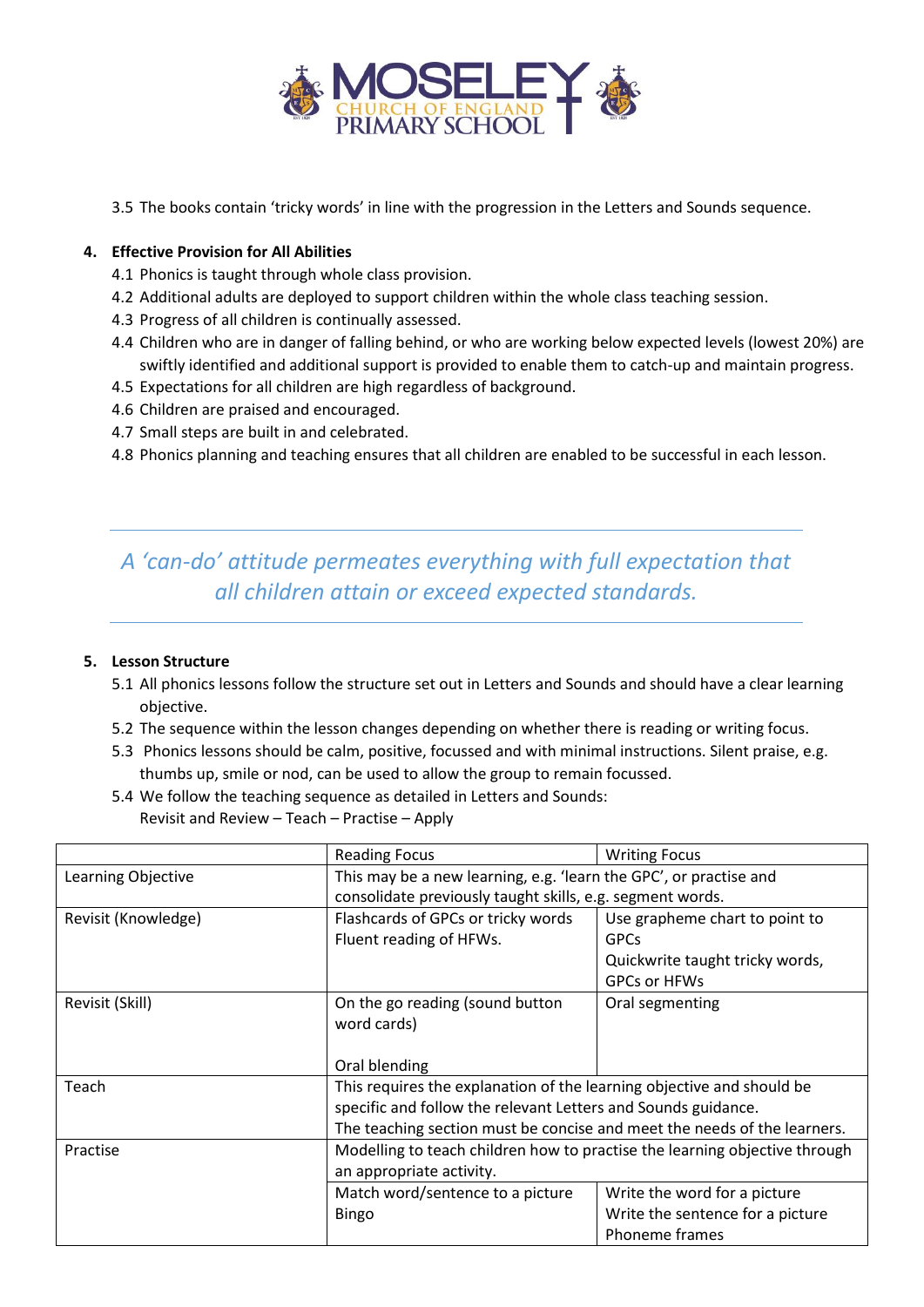

|        | Draw the picture for the   | Full circle                |  |
|--------|----------------------------|----------------------------|--|
|        | word/sentence              | Sentence starters          |  |
|        | Word stack                 |                            |  |
| Apply  | <b>Bingo</b>               | Write sentence for picture |  |
|        | Odd one out                | Phoneme frames             |  |
|        | Draw the picture           |                            |  |
| Review | Key learning is emphasised |                            |  |

#### **6. Resources and Mantras**

- 6.1 All resources should be matched to Letters and Sounds
- 6.2 Robot arms and blending hands are used to blend and segment orally and children should be encouraged to use this strategy when reading and writing independently.
- 6.3 Grapheme Charts are used consistently across all classes and flags should be displayed in classrooms from Reception to Y2.
- 6.4 Alien words are an assessment tool but should not be used as a teaching tool.

# Grapheme Chart (Phases 2-3)

| S, SS              | $\boldsymbol{a}$ | $\mathbf t$      | $\pmb{p}$        | $\mathbf{r}$ and $\mathbf{r}$ | $\boldsymbol{n}$ |
|--------------------|------------------|------------------|------------------|-------------------------------|------------------|
| m                  | $\overline{d}$   | $\overline{g}$   | $\boldsymbol{o}$ | $c$ $k$ $ck$                  | $\epsilon$       |
| $\boldsymbol{u}$   | $\mathbf{r}$     | $\boldsymbol{h}$ | $\boldsymbol{b}$ | f, ff                         | l, ll            |
| $\vert j \vert$    | $\mathsf{V}$     | $\boldsymbol{W}$ | $\boldsymbol{x}$ | Y                             | $Z$ $ZZ$         |
| qu                 | ng               | ch               | sh               | th                            | th               |
| ai                 | oa               | igh              | ee               | or                            | ar               |
| ${\cal O}{\cal O}$ | 00               | oi               | ur               | OW                            | air              |
| ear                |                  | ure              |                  | er                            |                  |

#### Grapheme Chart (Phase 5)

| $ $ ay | ou | ie        | ea | ey |
|--------|----|-----------|----|----|
| oy     | ir | <b>ye</b> | aw |    |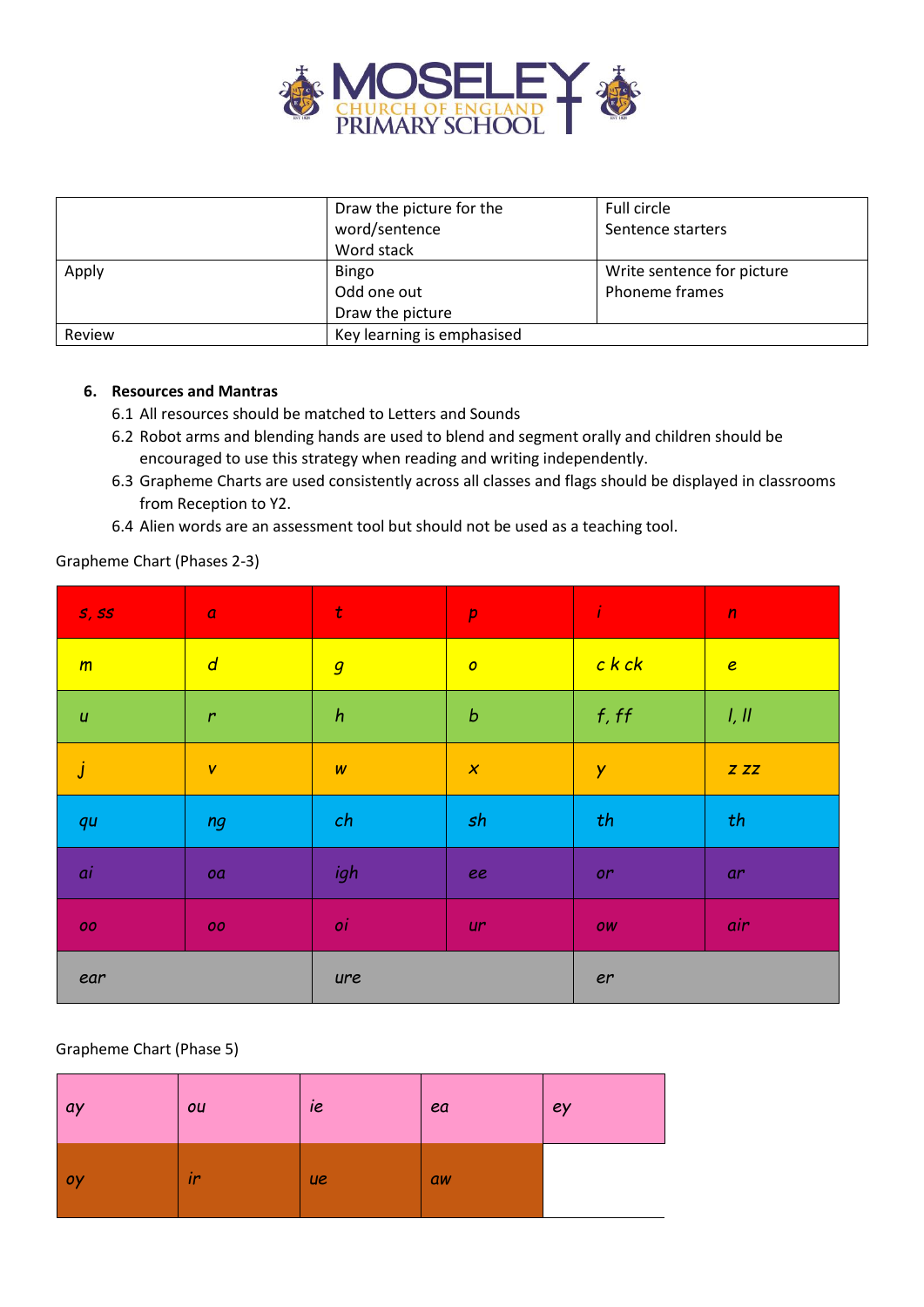

| wh    | ph    | ew      | <b>oe</b> | au      |
|-------|-------|---------|-----------|---------|
| $a-e$ | $e-e$ | $I - e$ | $O - C$   | $U - e$ |

# 7. Assessment

- 7.1 All children in Reception and Year One are assessed half termly, or at the end of phases, using a consistent Phonics Assessment sheet.
- 7.2 Assessment is shared with all who teach the child to ensure swift progression.
- 7.3 Analysis of the data is carried out by the phonics team and assessment lead and shared with teachers and teaching assistants.
- 7.4 Assessment identifies those who require extra practice and these children are targeted daily.

# 8. Interventions

- 8.1 There are two types of interventions: responsive, one-off, catch up interventions to support a specific learning objective from the lesson; and longer term individualised interventions targeted at those who are identified as needing extra practice.
- 8.2 Interventions should be specific, one to one and last approximately two to three minutes.
- 8.3 Interventions are well-resources and prepared in advance and take place in a quiet space.
- 8.4 Interventions are recorded in the class intervention file and are closely linked to the child's individual assessment record, aiming to fill the gaps in learning as identified in the assessment.
- 8.5 All children receiving interventions will be logged on the class provision map and this will be monitored by the phonics team and SENDCO.

#### 9. CPD

- 9.1 At Moseley C of E we believe that teaching should be high-quality, therefore we do not practise on the children but with colleagues.
- 9.2 Each week a practise session is held by the phonics team.
- 9.3 The practise session is determined by learning walks, data analysis and staff feedback.
- 9.4 All staff in EYFS and KS1 attend the meeting.
- 9.5 During the meeting the focus is explained, modelled and then rehearsed.

#### 10. Phonics Terminology

10.1 All staff should model and use the correct terminology (as below) when teaching phonics.

| Phoneme                                                                                   | Grapheme               | Grapheme-phoneme correspondence |
|-------------------------------------------------------------------------------------------|------------------------|---------------------------------|
| The smallest unit of sound in a word $\frac{1}{x}$ A letter (or sequence of letters) that |                        | (GPC)                           |
| often referred to as "a sound"                                                            | represent(s) a phoneme | The match between a phoneme and |
|                                                                                           |                        | grapheme                        |